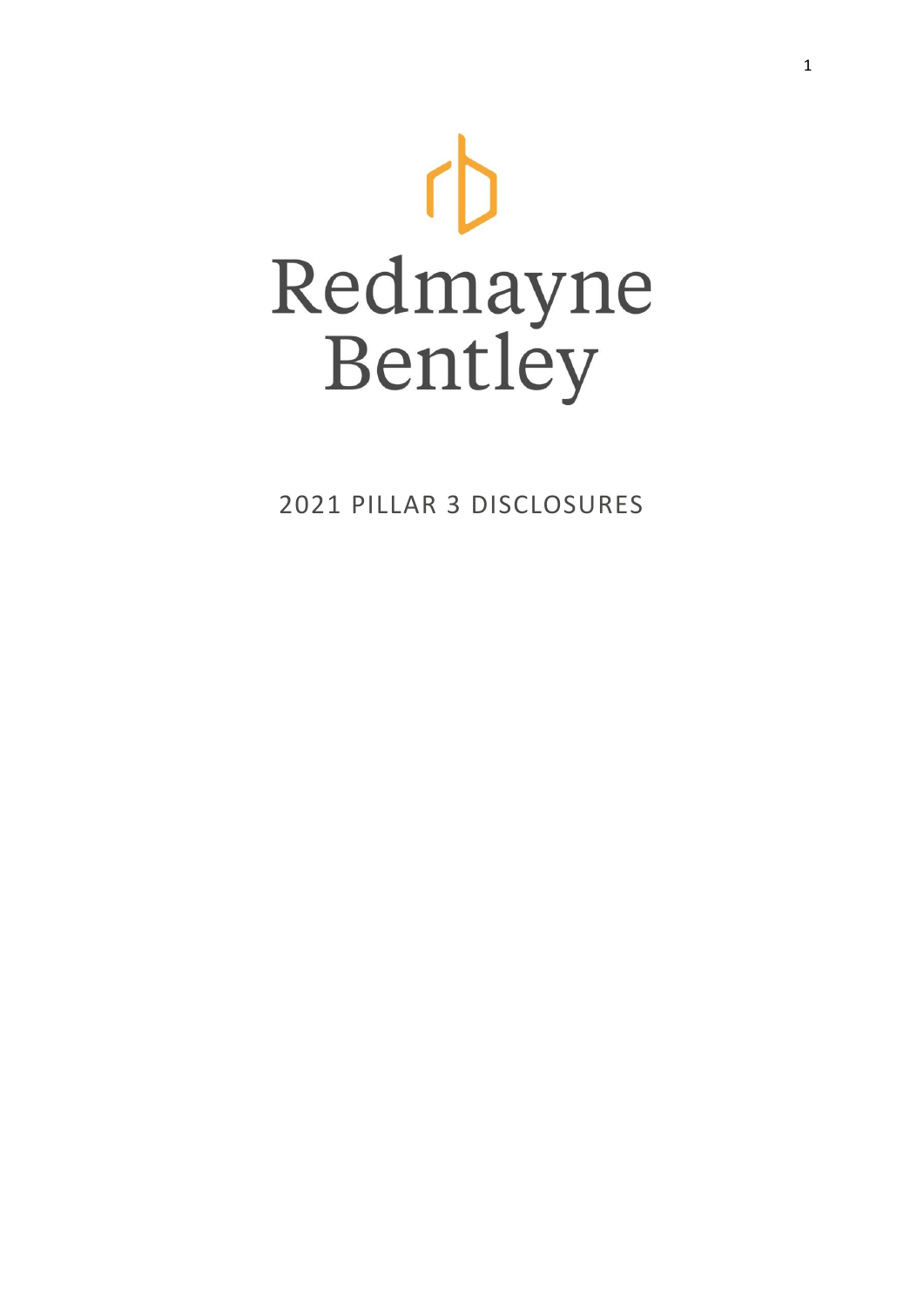# **CONTENTS**

| Overview                            | 3  |
|-------------------------------------|----|
| Corporate Structure                 | 5  |
| Governance and Management Structure | 6  |
| Risk Management and Oversight       | 8  |
| <b>Risk Appetite</b>                | 11 |
| <b>Risk Appetite Statements</b>     | 12 |
| Own Funds                           | 14 |
| <b>Capital Requirement</b>          | 15 |
| <b>Credit Risk</b>                  | 17 |
| <b>Market Risk</b>                  | 20 |
| <b>ICAAP</b> Governance             | 21 |
| <b>Remuneration Policy</b>          | 22 |
| <b>Coded Staff</b>                  | 23 |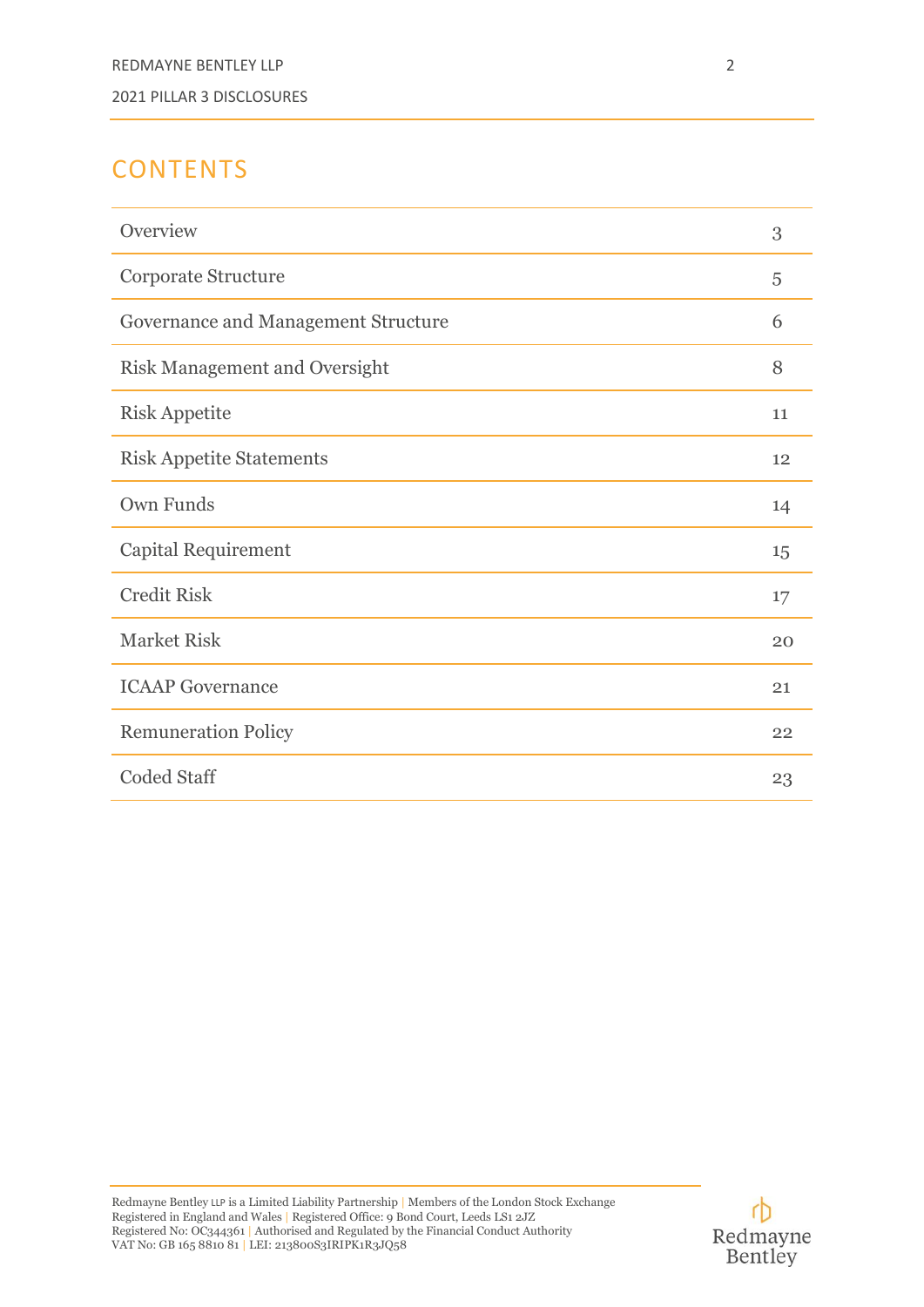## **OVERVIEW**

Redmayne Bentley LLP (The Firm) is an investment management and execution-only stockbroking firm. Its clients are predominantly private retail, and its main source of revenue is derived from the provision of services, either through commission charged for the placing of trades or through fees levied for the ongoing advisory, discretionary or dealing with advice services.

In April 2021, the Firm started the third year of its five-year plan but, given the impact COVID-19 had on business priorities, the Boards made some revisions for the final two years of the strategic plan cycle. The Firm is committed to the five-year plan and has invested in both income-generating activities and streamlining processes.

- Business Growth (primarily increasing Funds under Investment Management);
- Excellent Client Service;
- Streamlining Processes, and
- Developing People.

On 1st January 2014, the European Union established a revised framework governing the amount and nature of capital that credit institutions and investment firms must maintain. The Directive is commonly known as CRD IV and is directly binding on firms in the UK. The applicable resulting regulations are:

- The Capital Requirements Regulation (CRR)
- Prudential Sourcebook for Investment Firms (IFPRU)

The framework consists of three pillars, which are aimed at promoting the safety and soundness of the financial system:

- **PILLAR 1** The minimum capital requirements of firms to cover credit, market and operational risk
- **PILLAR 2** Designed to complement the existing Pillar 1 requirements by assessing the need to hold additional capital under a more risk-based assessment
- **PILLAR 3** A set of disclosure requirements which enable the market to assess information on firms' risks, capital and risk management procedures

The detailed assessment of the requirements under Pillars 1 and 2 are carried out within the Internal Capital Adequacy Assessment Process (ICAAP).

This is the Pillar 3 disclosure for the Firm as at 31st March 2021, made in accordance with the CRR, Financial Conduct Authority (FCA) and IFPRU which is required to be made on an annual basis.

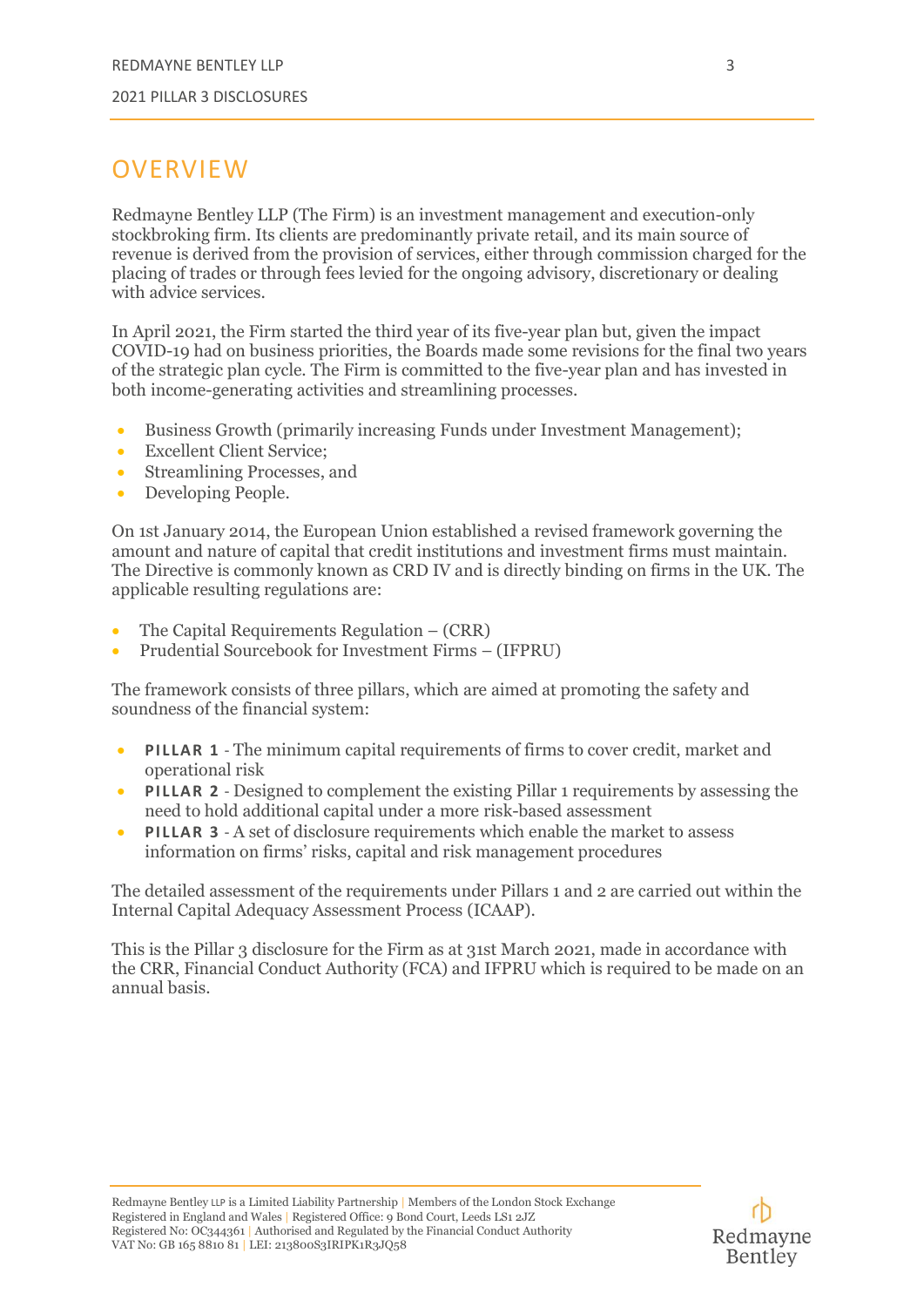As a significant IFPRU Firm, the Firm is required to hold regulatory capital equal to the highest of:

- Pillar 1 Capital requirements
- Pillar 2 Capital Requirements

Based on the Financial Statements for the year ended 31st March 2021, the financial performance is considered to have been encouraging with an increase in profitability during an extremely challenging year from both market and operational perspectives due to the global pandemic. Results at the start of 2021/22 are also encouraging, surpassing the start of the 2020/21 year.

As part of the preparation of the Financial Statements, the Firm needs to consider the Going Concern assessment of the Firm. A number of scenarios were modelled to understand the implications of the pandemic on operations and revenue streams. The Main Board was comforted that the Firm was more than adequately placed to deal with any of the adverse implications.

The Firm conducted the ICAAP incorporating the Firm's Financial Statements for the year ended 31st March 2021, the Risk Management Framework, the Firm's Risk Appetite Statements and the results of the stress tests conducted within this report. Overall, it is considered that regulatory capital of £5.392m is appropriate based on the Firm's Pillar 1 Capital Requirements.

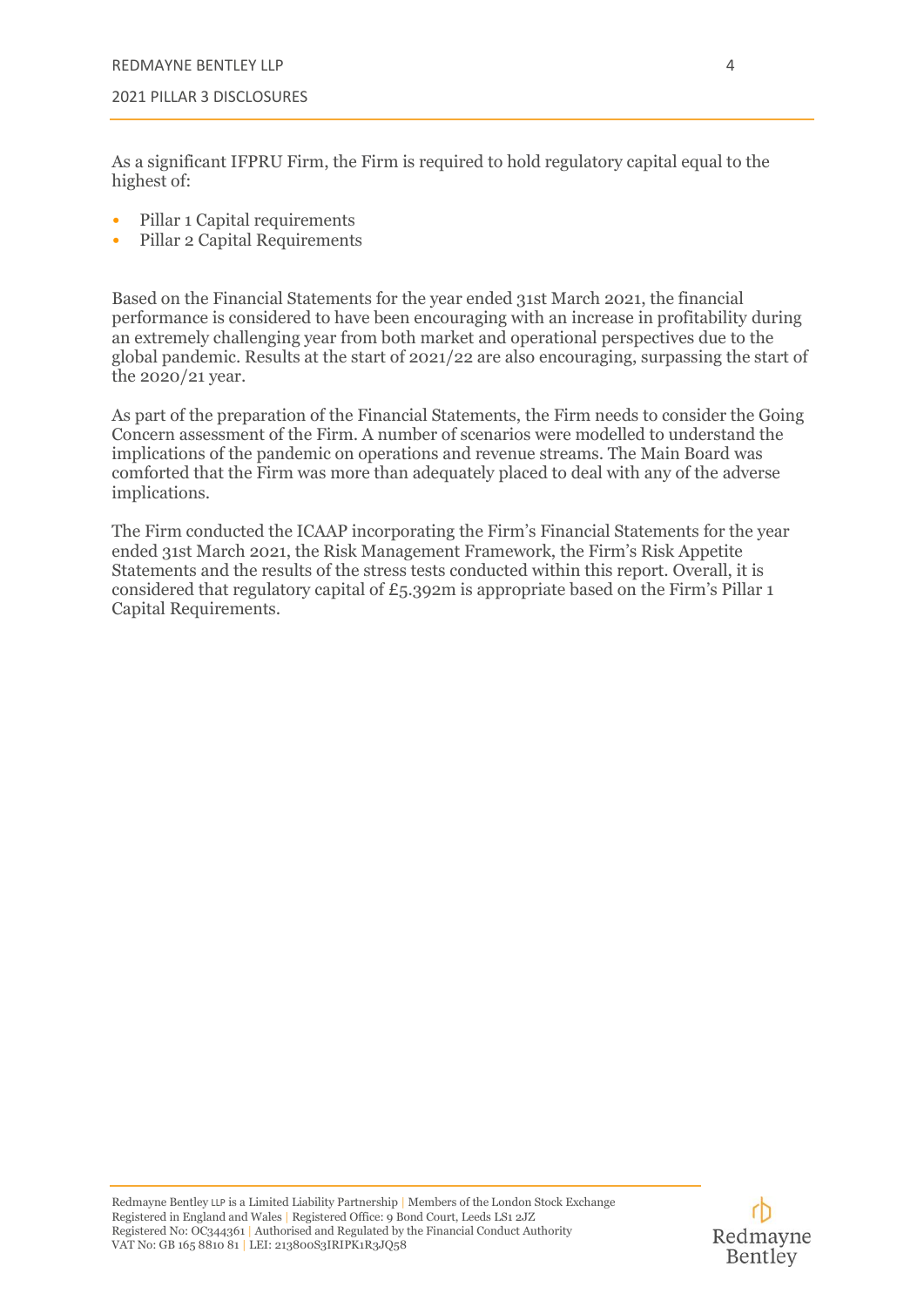# CORPORATE STRUCTURE

The Firm has nine associated entities which are either Nominee companies or dormant. the Firm does not need to apply regulatory consolidation. The Firm is the only FCA-regulated entity.

At the tax-year end (31st March 2021), the Firm consisted of six equity members (one is a limited company - Redmayne Capital Limited) and two fixed-profit share members. During October 2021, this changed to one fixed-profit share member who sits on the Firm's Executive Board.

The Firm has principal offices in Leeds, Locksbottom and London, employing 268 individuals. Leeds continues to be the largest office with 194 individuals. There are also 120 non-employed individuals who work under one of the following agreements: franchise, franchise associate or associate agreements.

All the Equity Members (except Redmayne Capital Limited) continue to be involved in the business. They are assisted by a team of Directors who oversee departments throughout the Firm.

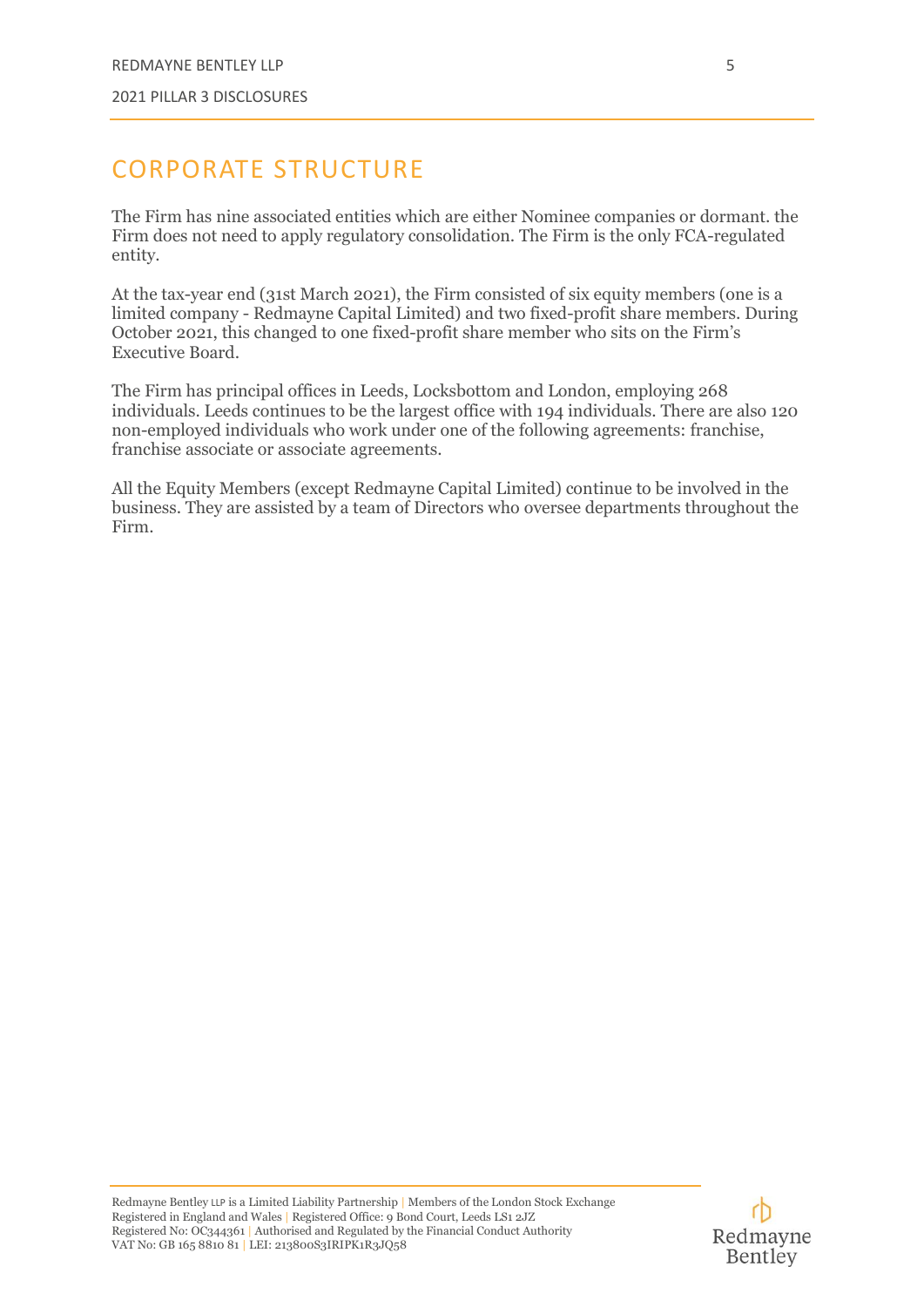## GOVERNANCE AND MANAGEMENT STRUCTURE

The Firm is required by the EU Capital Requirements Directive to make public disclosure of its risk management objectives and policies in accordance with the requirements of Pillar 3 of the Directive and ICAAP as prescribed by the FCA.

The Firm's strategy and overall direction is provided by the Main Board. The Main Board consists of three equity members with executive roles (including the two Joint Chief Executives), two non-executive equity members and two additional non-executive directors. It meets formally at least 10 times per year and is responsible for the overall direction of the Firm and its financial performance. As well as receiving reports from the Executive Board, it receives reports from the main Control Committees – Client Assets (CASS), Risk Oversight, Audit, Remuneration Nominations and Corporate Governance Committee, and IT Strategy. The Main Board reviews the effectiveness of the Firm's system of internal control each year, assisted by an annual assurance report from the Audit Committee and receives regular reports from the Risk Oversight Committee of the material risks which the Firm faces.

The Executive Board consisted of eight directors and two Joint Chief Executives at the taxyear end (31st March 2021). During October 2021, this changed to seven directors with two Joint Chief Executives. The Executive Board works closely with the rest of the Management Team and have Executive accountability for the ongoing monitoring, assessment and of the Firm's risks, which is supported by the Risk Management Committees. The Executive Board has responsibility for the formulation and delivery of the Firm's Business Plan. The Executive Board meets monthly and reports to the Main Board.

The Firm's reporting lines are flat. This allows for prompt responses to issues, risk events, and regulatory breaches, with rapid but orderly levels of escalation as necessary. The Main Board is confident that the Firm's structure, together with the internal controls and policies which are in place are sufficient to contain losses from risk events.

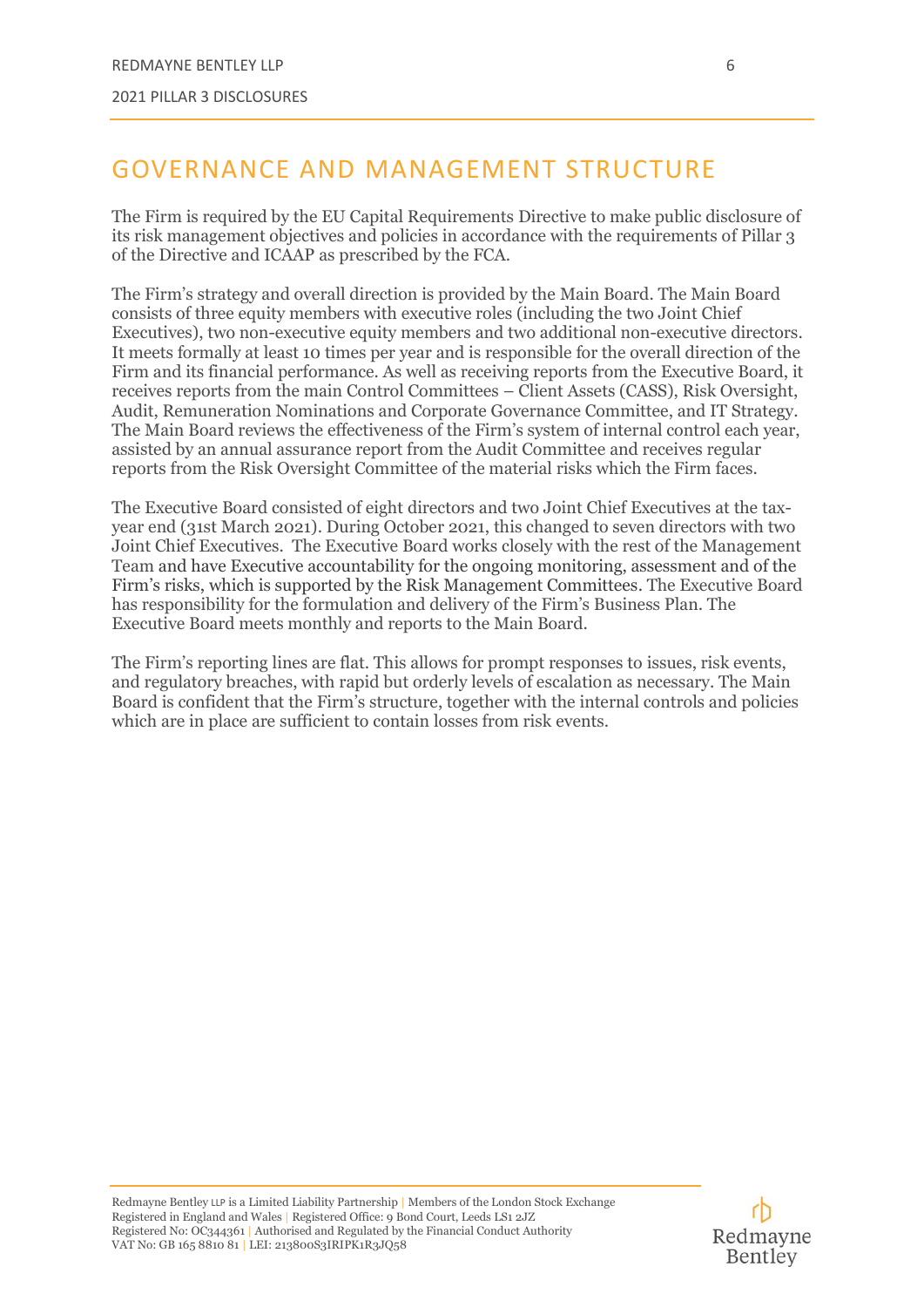Chair (non-executive) Partner (non-executive) Non-Executive Director x2 Joint Chief Executive x2 **Director** 

**Main Board**

Joint Chief Executive x2 Director Director of IT Director of Operations Director of Finance Director of Stockbroking Director of Investment Management Director of Human Resources

**Executive Board**

2 Senior Managers & 32 Department Managers

#### **Management Team**

rD Redmayne Bentley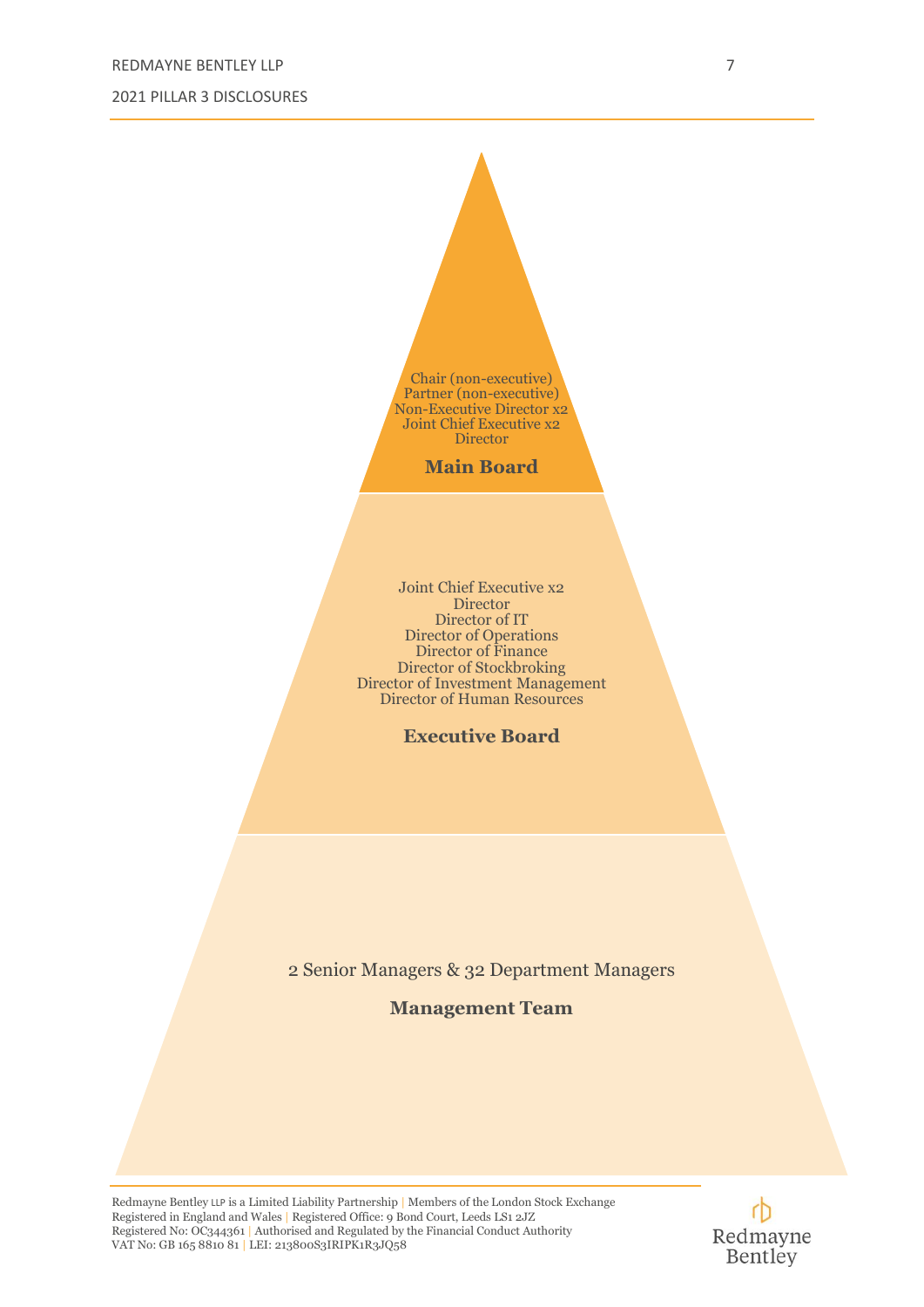# RISK MANAGEMENT AND OVERSIGHT

Consideration is given to what issues and/or events, both internal and external, could impact the achievement of each goal of the business plan. Identified risks are categorised in line with IFPRU guidance, with controls identified and assessed on both an inherent and residual basis. This is the basis of the Firm's risk management framework, Risk Appetite, and how risk is managed from the 'top-down' throughout the Firm.

The Firm's overall risk and control oversight is provided by the Main Board and the Firm's committees (primarily, audit and risk committees). The Main Board determines the Firm's long-term strategic direction within the Risk Appetite and the Executive Board implements it and monitors progress through the Business Plan. Risk Management recommends risk strategy and measures derived from the strategic themes determined by the Main Board to provide independent oversight and to support a comprehensive and proactive risk management approach.

## **RISK STRATEGY**

The Firm's risk management framework is intended to strengthen and improve the Firm's ability to manage existing and emerging risks.

During 2020/21, the Firm continued to evolve the risk management framework developing monitoring and understanding to better manage the potential exposure of clients and the Firm. As the Firm drives towards a mature risk management framework, throughout 2021/22 there are further improvements planned.

## **RISK MONITORING AND REPORTING**

The Firm's risk management framework and governance structures aim to facilitate comprehensive monitoring, with the first Line of Defence having primary responsibility and risk owners providing regular and ad-hoc reports on material risks to the relevant Executive and Control Committees.

To ensure that the crystallisation of risks is captured and managed, a business incident and near-miss reporting process completed through an internal Risk Management Information System. Thresholds are in place to provide guidance around what constitutes a business incident based on financial exposure, client exposure, regulatory breaches, and infrastructure impact. Each incident is linked to a risk on the Firm's Enterprise or Operational Risk Register where possible.

## **RISK MANAGEMENT RESPONSIBILITIES**

#### **The Main Board**

The Main board oversees the Firm's strategic direction, ensures the Firm has sound systems of internal control, oversees the implementation of an effective risk management culture and challenges the risk management framework. The Main Board reviews and challenges any of the Firm's risk MI and the effectiveness of risk and control processes. On an annual basis, the Main Board reviews and approves The Firm's Risk Appetite Statement to ensure alignment with the Firm's strategy and business plan.

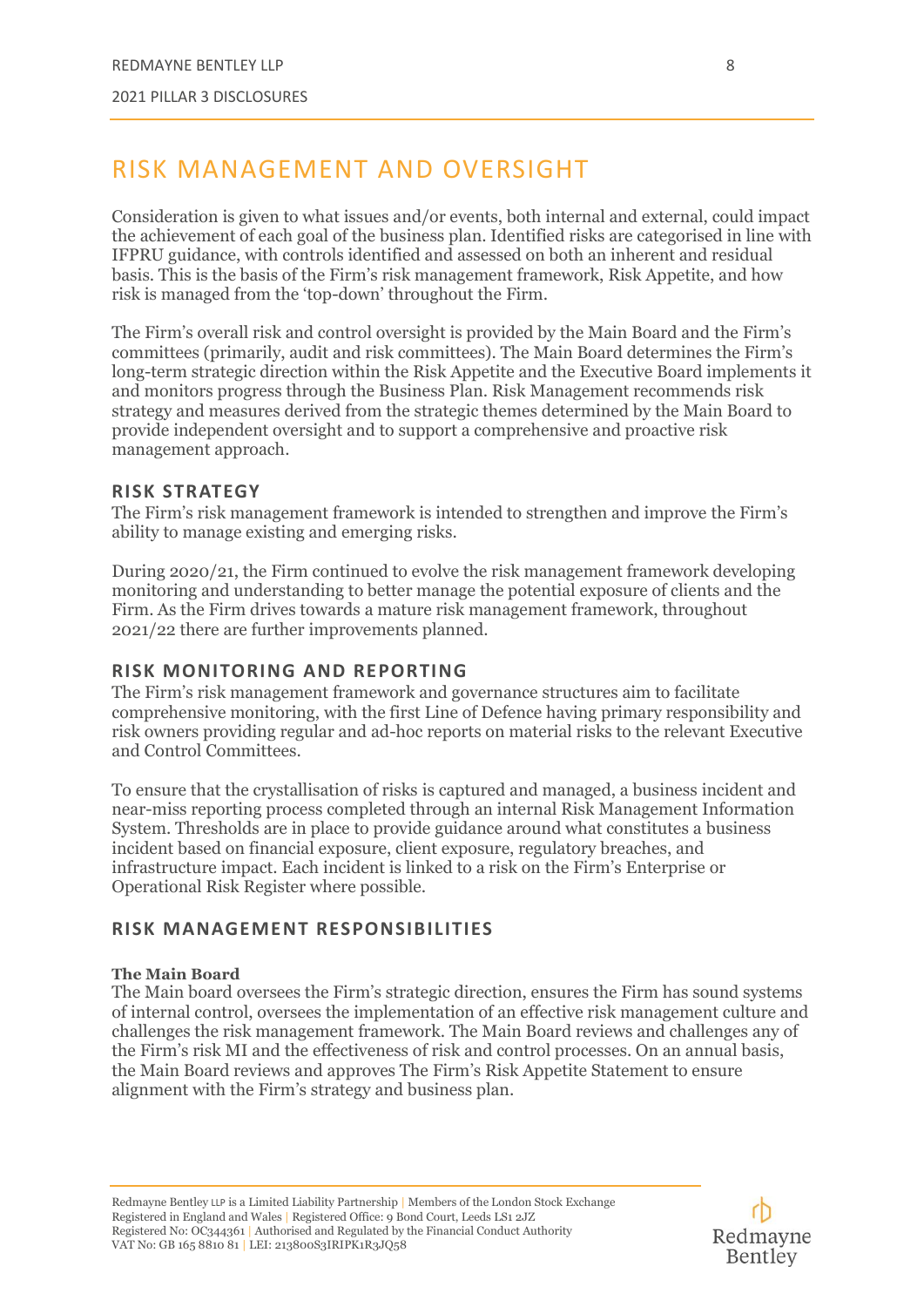#### **The Risk Oversight Committee**

The Risk Oversight Committee assists the Executive Board in the management of the Firms risks and the Main Board in fulfilling its risk oversight responsibilities; it reviews and challenges the Firm's Risk Management Policy, Risk Appetite Statement, Risk profile, ICAAP and Capital Adequacy calculations. The Committee also has oversight of the Risk Management Committees.

#### **The Risk Management Committees**

The Risk Management Committees are actively involved in the management and review of their assigned risks, risk events or near misses and propose actions to mitigate risks further to improve or bring them into Risk Appetite, escalating where required. The Risk Management Committees provide assurance to the Main Board by overseeing the Firm's operational processes and controls, and the development of the risk management framework. They review any deviations from the Risk Appetite and make recommendations for an enhanced control environment.

#### **The Audit Committee**

The Audit Committee, in addition to overseeing financial reporting and effectiveness of Internal Audit, assesses the adequacy and effectiveness of internal controls, including the risk management framework. The Audit Committee monitors compliance with internal policies and procedures as determined in department manuals. It also ensures that processes are effective and sufficient action has been taken to manage material risks and that the Firm is operating within its defined appetite.

#### **The Remuneration, Nominations and Governance Committee**

The Firm has a remuneration policy which ensures that the Firm is fully compliant with the FCA remuneration code for the Firm's level 3 category and corporate governance. This has no implications for the Firm's capital resources. The Remuneration, Nominations and Governance Committee meets to review the implementation of the policy and makes recommendations to the Main Board for changes to the policy and other remuneration decisions. The Committee is chaired by an Independent Non-Executive Director and includes the Chairman one other Non-Executive Director who, alongside one of the Joint Chief Executives, are all voting members. The Director of Human Resources and the other Joint Chief Executive attend meetings as non-voting members.

#### **The Executive Board**

The Executive Board takes the Strategic Themes determined by the Main Board and formulates and recommends the Business Plan in line with these. As the year progresses, the Executive Board monitors progress with the Business Plan and its associated risks, reporting quarterly to the Main Board. It also considers the impact of emerging risks on the Firm's strategy and Business Plan. This includes identifying and reporting significant risks to ROC.

#### **The Risk Manager**

The Risk Manager provides independent oversight of firm-wide risk management and is responsible for establishing the risk management framework, strategy, policy and practices. The Risk Manager's primary objective is to support a comprehensive and proactive approach to risk management that promotes a strong risk management culture. The Risk Manager works with all departments and the Risk Oversight and Audit Committees to establish policies, standards and limits that align with the Firm's Risk Appetite and monitors and reports on existing and emerging risks.

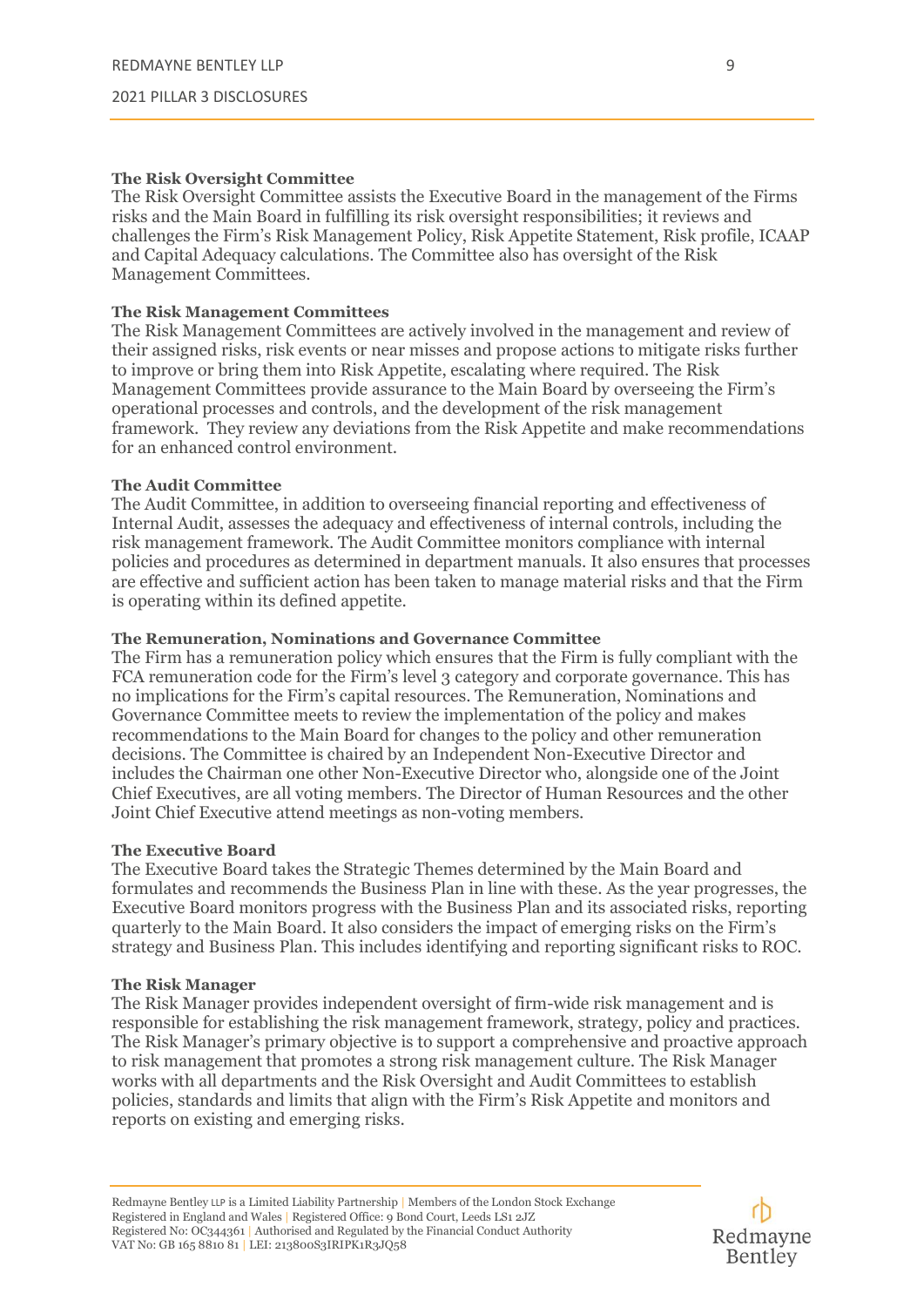#### **Department Managers**

In addition to building a risk-aware culture and ensuring implementation of risk management processes, all departmental managers are responsible for the identification, monitoring and management of risks within their respective area. Where risks are measured as being outside of the Firm's Risk Appetite, action is to be taken to mitigate them, driven by the departmental manager/senior manager.

#### **Risk Champions**

In addition to supporting risk owners, a Risk Champion Framework is in place to enhance the Enterprise & Operational Risk Framework, embedding a firmwide risk-aware culture. The Framework provides further assurance to the Risk Management Committees, the Risk Oversight Committee, the Executive Board and the Main Board that risks are being managed throughout the Firm.

#### **Outsourced Internal Audit**

The Firm's Outsourced Internal Audit function provides independent assurance to the Main Board regarding the effectiveness of risk management, control and internal procedures employed to ensure compliance with The Firm's Risk Appetite. Internal Audit reports its evaluations to management, the Audit Committee and the Main Board. Internal Audit includes periodic reviews undertaken by BDO, the Firm's outsourced Internal Auditors, reporting to the Audit Committee.

#### **Compliance**

The mandate of the Firm's Compliance Department is to manage regulatory risk across the business to align with the policies, processes and controls established and approved by the Audit and Risk Committees. To facilitate this, the Compliance Department is split into two functions: Compliance Monitoring and Compliance Policy.

## **THREE LINES OF DEFENCE**



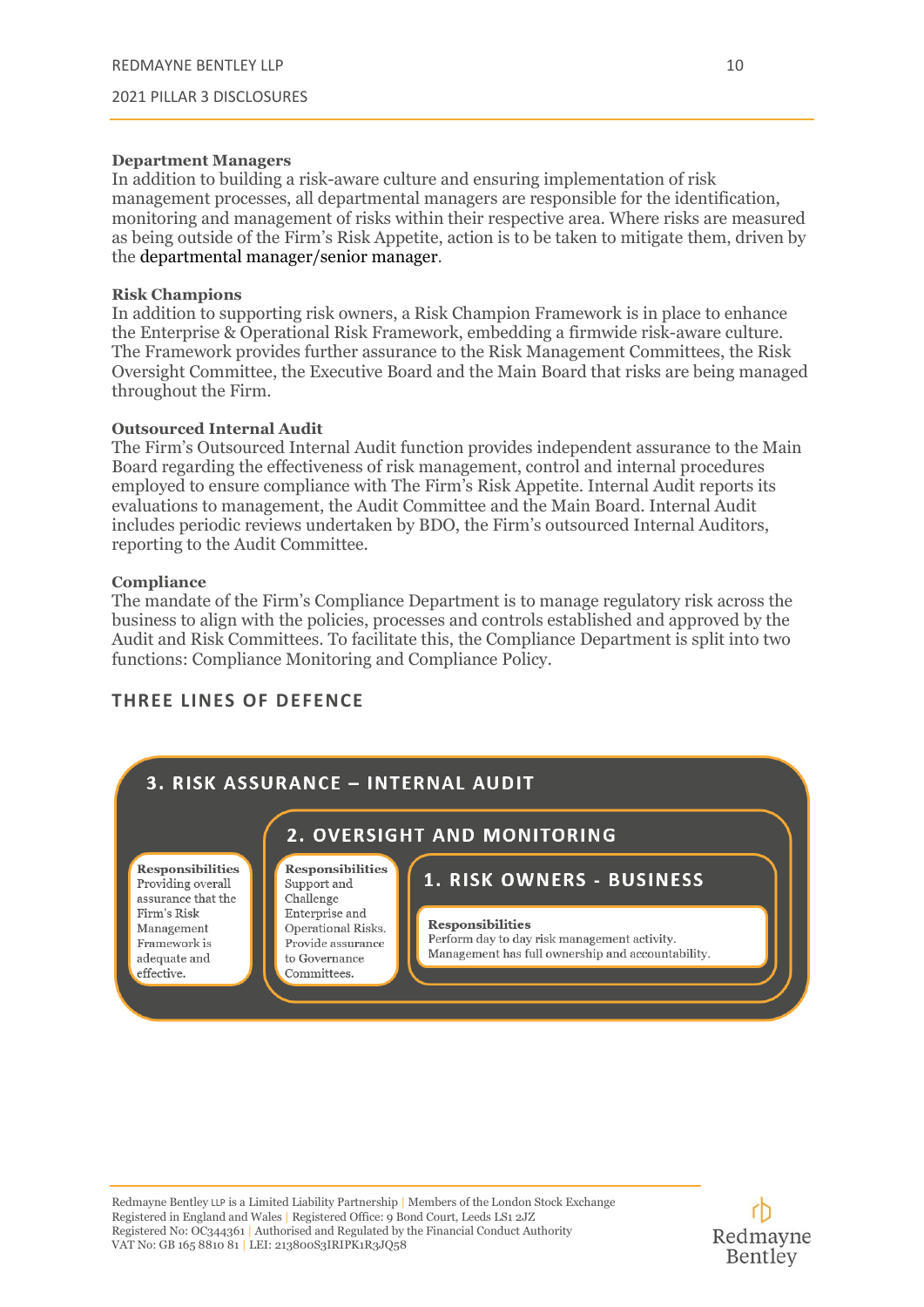# RISK APPETITE

The Firm's Risk Appetite articulates the type and quantum of risk that the Firm is willing to accept in pursuit of achieving its strategic objectives, and the Executive Board is responsible for setting it with Main Board approval. Risk Appetite is based on qualitative statements which articulate the risk-taking intent of the Firm. The primary objective of the Risk Appetite is to protect the Firm from an unacceptable level of financial performance volatility, conduct and compliance failures and subsequent adverse reputational impact(s). A key driver to doing so successfully is the alignment of our risk appetite to strategy and objectives.

The Risk Appetite statements include:

- Risks we accept as part of doing business such as credit and market risks and risks that we take to generate income - such as operational risks which are managed to remain within an acceptable tolerance.
- Risks for which we have low or zero appetite such as reputational risk and regulatory risk.

The Firm considers current conditions, identified risks, and the prospect of emerging risks in developing and applying its Risk Appetite. Adherence to overall Risk Appetite is managed and monitored across the Firm, and is informed by the Risk Appetite Statement, Risk Reporting and a broad spectrum of principles, policies, processes and tools. The Firm's Risk Appetite Statements describe the Firm's risk principles, expresses its appetite for risk. The actual risks it faces are monitored through risk reporting.

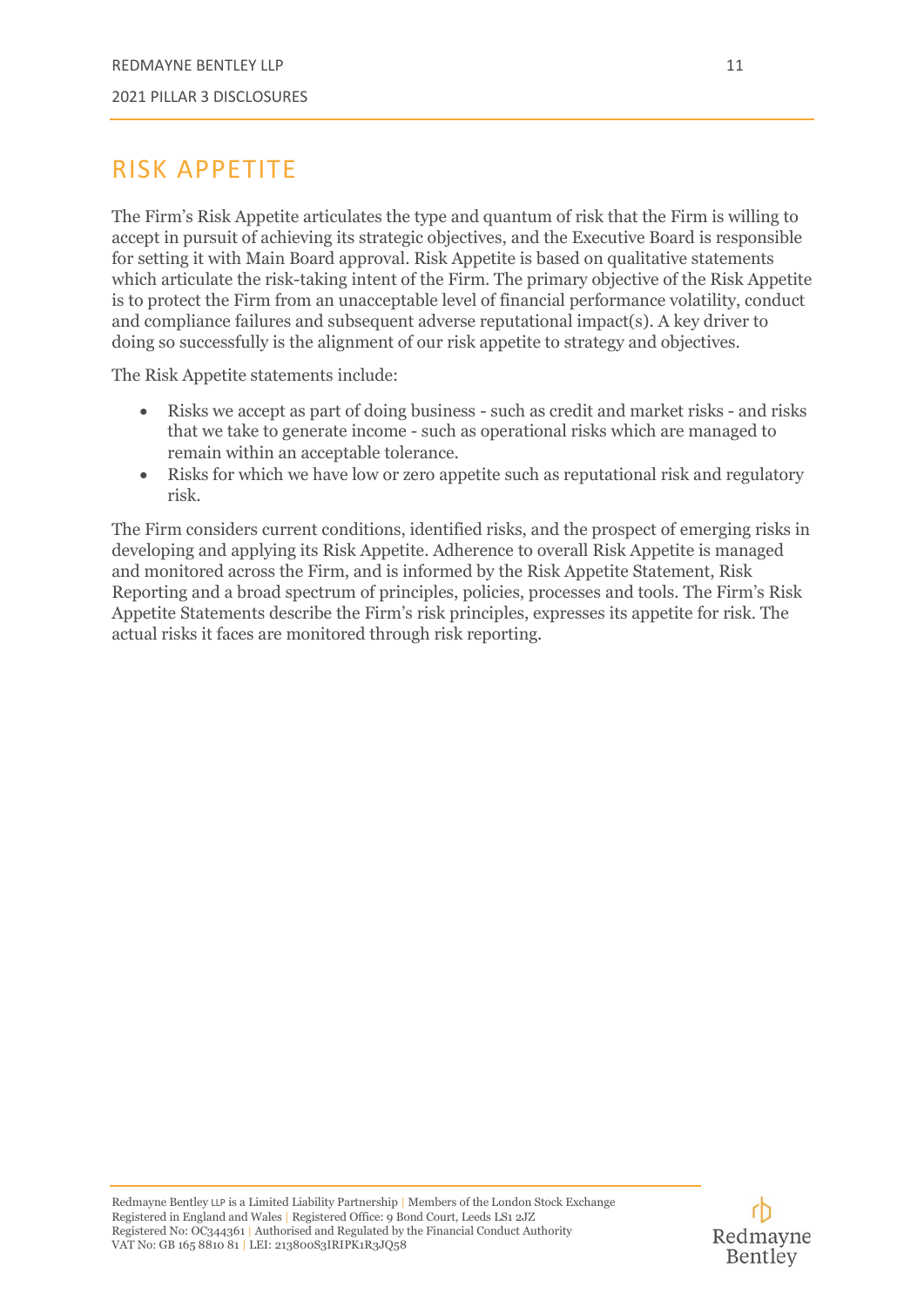## RISK APPETITE STATEMENTS

## **STRATEGIC RISK**

The Firm aims to minimise the potential for financial loss or reputational damage arising from ineffective business strategies, improper implementation of business strategies or a lack of responsiveness to changes in the business environment. The Firm will at all times maintain financial strength to ensure stability and sustainability to support its strategic themes that support the Firm's mission and Vision, while not compromising its core values and behaviours.

## **CONDUCT RISK**

The Firm has zero appetite for conduct risks and seeks to minimise the opportunity for them to arise by aligning strategy, process and operations. The Firm's tolerance to conduct risk is informed by the fact that crystallised conduct risks can result in client, financial, brand reputation or regulatory detriment. The Firm's priority is to deliver excellent client outcomes, as client service is central to its business culture. The Firm's vision prioritises its reputation above profitability alone by being a trusted provider of personal investment services.

## **OPERATIONAL RISK**

The Firm accepts that operational risk is present in the course of achieving its strategic objectives and pursues robust processes and controls in accordance with FCA rules in order to mitigate and minimise these risks within set thresholds, but it has zero appetite for poor client outcomes. Identified issues are investigated with the appropriate remedial action taken

## **MARKET RISK**

Market risk provides strategic opportunity for the Firm and the nature of its investment management and stockbroking services mean it needs to have exposure to markets. However, the Firm seeks a balanced approach to market risk to maximise profit for both clients and the Firm, while mitigating away from the extremes of market volatility. Market Risk operates within predefined thresholds that are set in the interests of clients and the Firm. The Firm has zero tolerance to undertake any proprietary trading.

Much of the Firm's client money is kept in sterling, with limited foreign currency held to facilitate settlement and dealing activity on behalf of clients and/or to mirror those client deposit accounts held in a foreign currency.

Market risk incorporates Interest risk where a similarly balanced approach between maximising returns while ensuring suitable institutions are utilised and adequate client money protections are maintained.

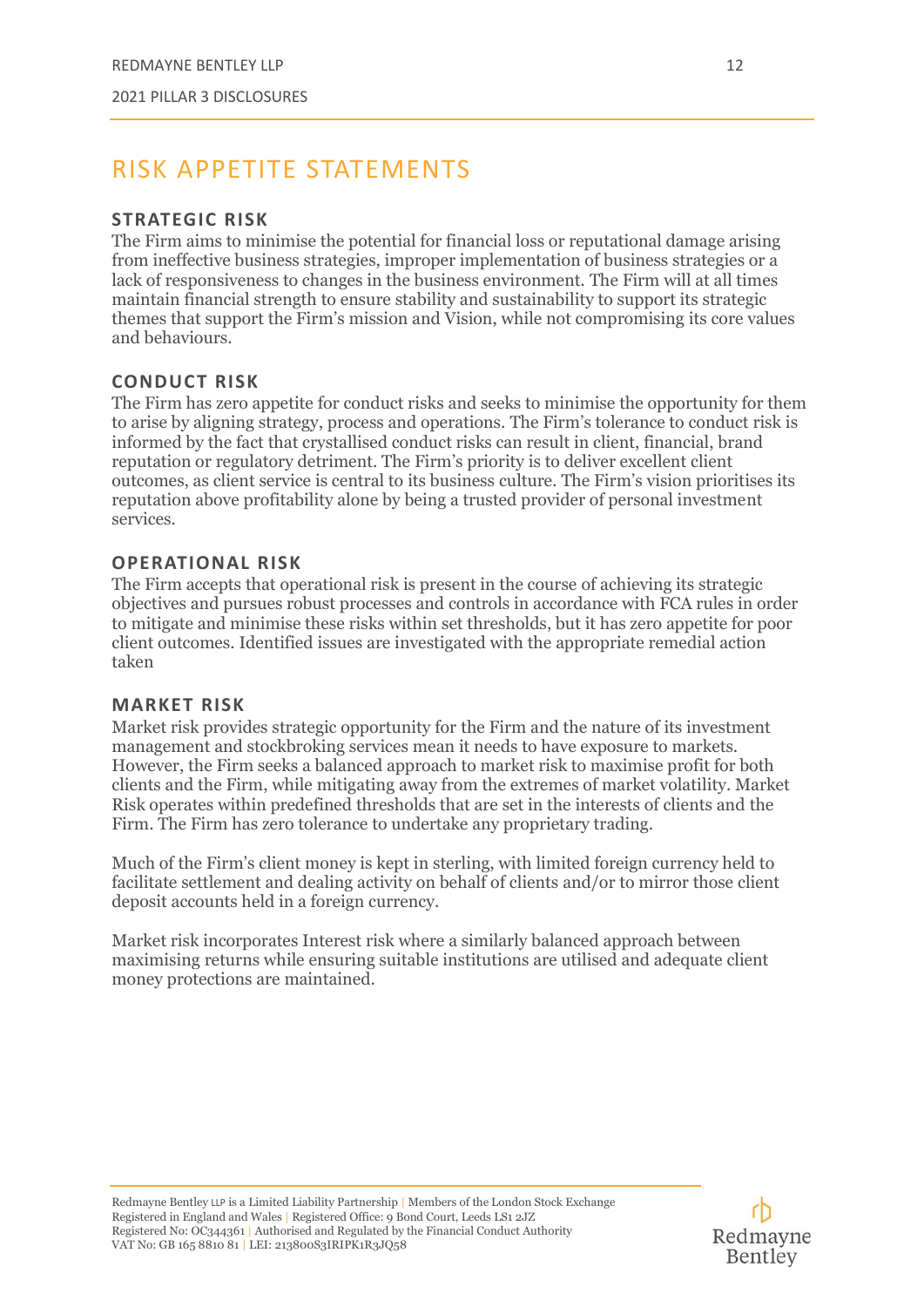## **FINANCIAL RISK**

The Firm will at all times maintain financial strength and business performance to ensure financial stability and sustainability to support its strategic themes. In addition to meeting its regulatory capital requirements the Firm will not undertake activities that would jeopardise this financial stability and will ensure risks taken are proportionate with its risk profile and strategic ambitions. The Firm aims to retain the confidence of its clients, to fulfil regulatory requirements and to maintain a capital surplus to protect against unexpected losses. The Firm holds above the minimum regulatory capital requirement, defined by annually reviewed Risk Appetite metrics, to ensure it can meet these obligations under possible liquidity stress scenarios and maintains a Contingency Funding Plan in case such conditions arise.

## **LIQUIDITY RISK**

The Firm accepts that an appetite for liquidity risk is required in order to achieve its business objectives, while having zero appetite for risks that would result in not meeting client money requirements, regulatory financial obligations and/or having insufficient resources to meet current and future financial commitments. The Firm holds above the minimum regulatory capital requirement, defined by annually reviewed Risk Appetite metrics, to ensure it can meet these obligations under possible liquidity stress scenarios and maintains a Contingency Funding Plan in case such conditions arise.

## **CREDIT RISK**

The Firm will only engage with counterparties who are creditworthy and manage exposure by setting appropriate credit limits and monitoring collateral positions.

The Firm only transacts with counterparties authorised by the FCA (or an equivalent regulatory body) and regular credit and trading checks are carried out.

## **LEGAL & REGULATORY RISK**

The Firm has zero appetite for regulatory breaches and legal issues. While it is not possible to eliminate all legal and regulatory risk, the Compliance department works closely with all other departments to ensure that any legal and regulatory risks are identified and reduced to a minimum. This ensures compliance with legal and regulatory requirements and industry best practice to protect the Firm's clients, the market, and the Firm's reputation. The Firm strives to maintain an open and transparent relationship with the regulator.

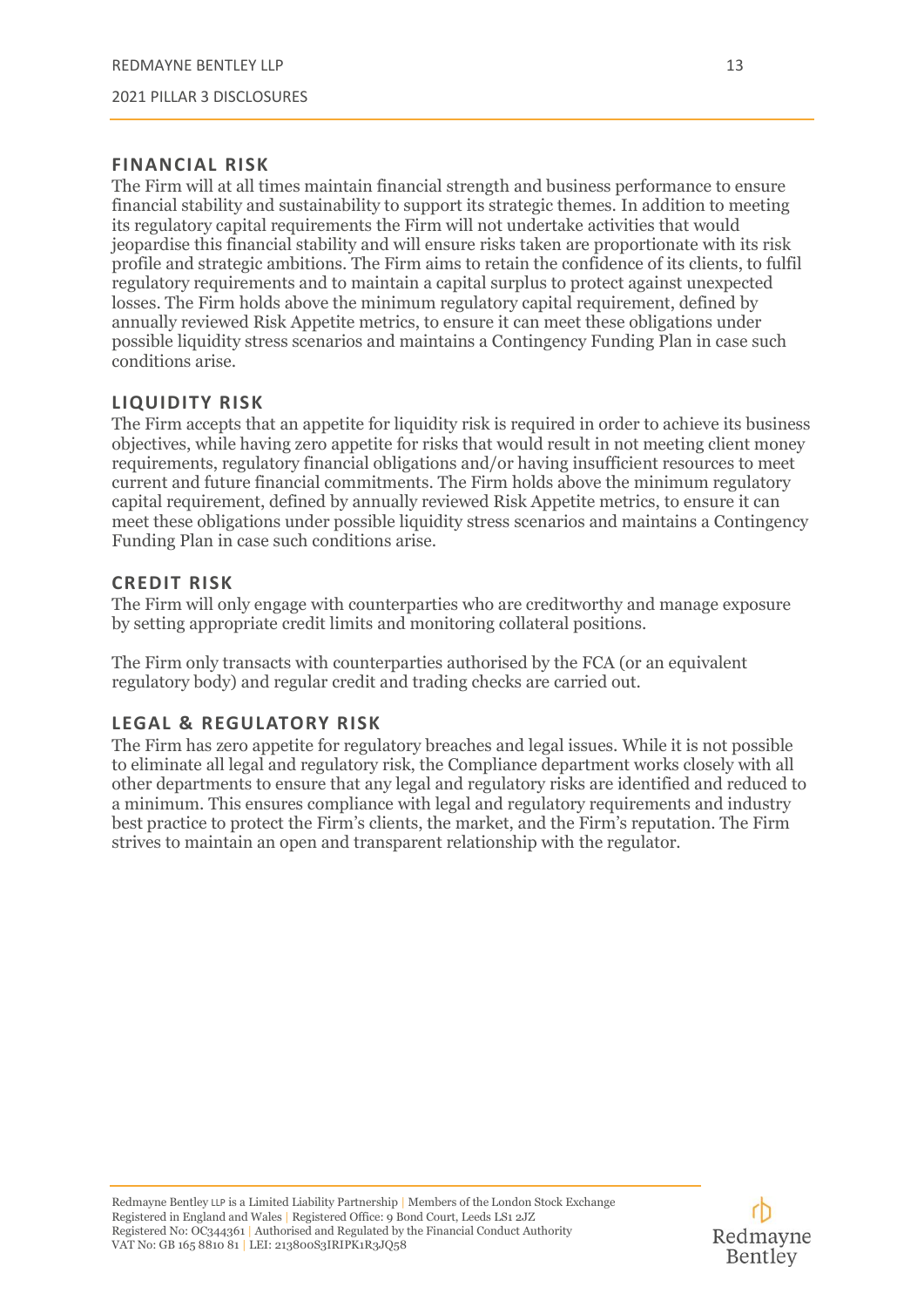# OWN FUNDS

## **TIER ONE CAPITAL RESOURCES**

Tier one capital consists of Partnership Capital, divided between Members' capital classified as equity, Members' current accounts and other reserves. Intangible assets and other intangibles are deducted in full in accordance with FCA requirements. The Firm's Total Capital, which is comprised entirely of 'Common Equity Tier 1' capital, is set out in the table below.

| AS AT 31st MARCH 2021 TIER ONE CAPITAL WAS MADE UP AS FOLLOWS: | £000'S  |
|----------------------------------------------------------------|---------|
| <b>Fixed Members capital</b>                                   | 8,635   |
| Retained Earnings (undrawn members capital)                    | 7,612   |
| Other Reserves (revaluation)                                   | 2.067   |
| Disallowable Intangible Assets and Goodwill                    | (2,840) |
| Disallowable Investments                                       | (2,067) |
| Other Adjustments                                              | (94)    |
|                                                                |         |
| Total tier 1 capital / Total Capital                           | 13,324  |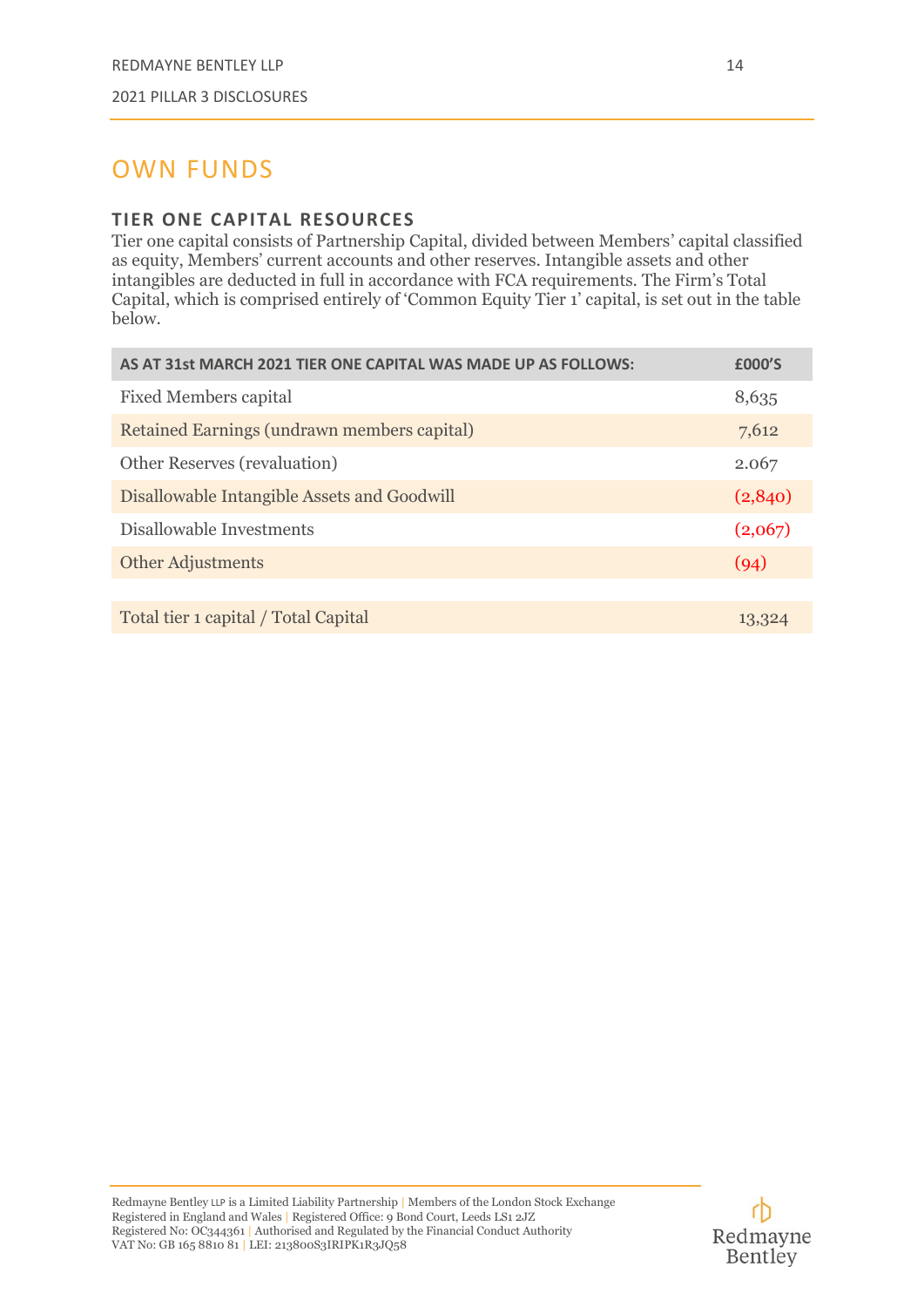# CAPITAL REQUIREMENT

The Firm's overall regulatory capital requirements are determined after performing Pillar 1 capital calculations and assessing Pillar 2 capital requirements.

This allows the Firm to determine, and subsequently monitor, the appropriate amount of capital to be held based on its risk profile. The Firm's capital requirement is determined by taking the sum of, the higher of Pillar 1 and Pillar 2 capital requirements

During the financial year ended 31st March 2021, the Firm maintained surplus capital resources at all times to satisfy minimum capital resources.

### **PILLAR 1 CAPITAL REQUIREMENT**

The Pillar 1 requirement is calculated by taking the higher of:

- i) the sum of credit, counterparty and market risk; and
- ii) the Fixed Overhead Requirement ("FOR") (as defined in the FCA handbook under GENPRU 2.2).

The Firm's FOR is calculated at £5,392k based on prior year and is higher than the calculated credit, counterparty and market risk requirements of £852k, these being the exposures identified as part of the regulatory reporting cycle and applied at the 8% risk weighting.

A summary of these figures can be seen below:

#### **Pillar 1 Capital Requirement (£000's, as at 31st March 2021)**

| A) | <b>Fixed Overhead Requirement ('FOR')</b>          | £5,392 |
|----|----------------------------------------------------|--------|
|    | Credit and Counterparty Risk                       | £777   |
|    | Market Risk                                        | £74    |
| B) | <b>Sum of Credit, Counterparty and Market Risk</b> | £852   |
|    | PILLAR 1 CAPITAL REQUIREMENT (higher of A and B)   | £5,392 |

#### **PILLAR 2 REGULATORY CAPITAL REQUIREMENT**

Pillar 2 requires firms to calculate the internal capital they consider necessary to cover all risks that they are, or are likely to be, exposed to. It also requires firms to consider the costs associated with winding the Group down (Orderly Wind Down) and various stress scenarios (market-wide, firm-specific and combinations). The Pillar 2 capital requirements are outside the scope of this disclosure document.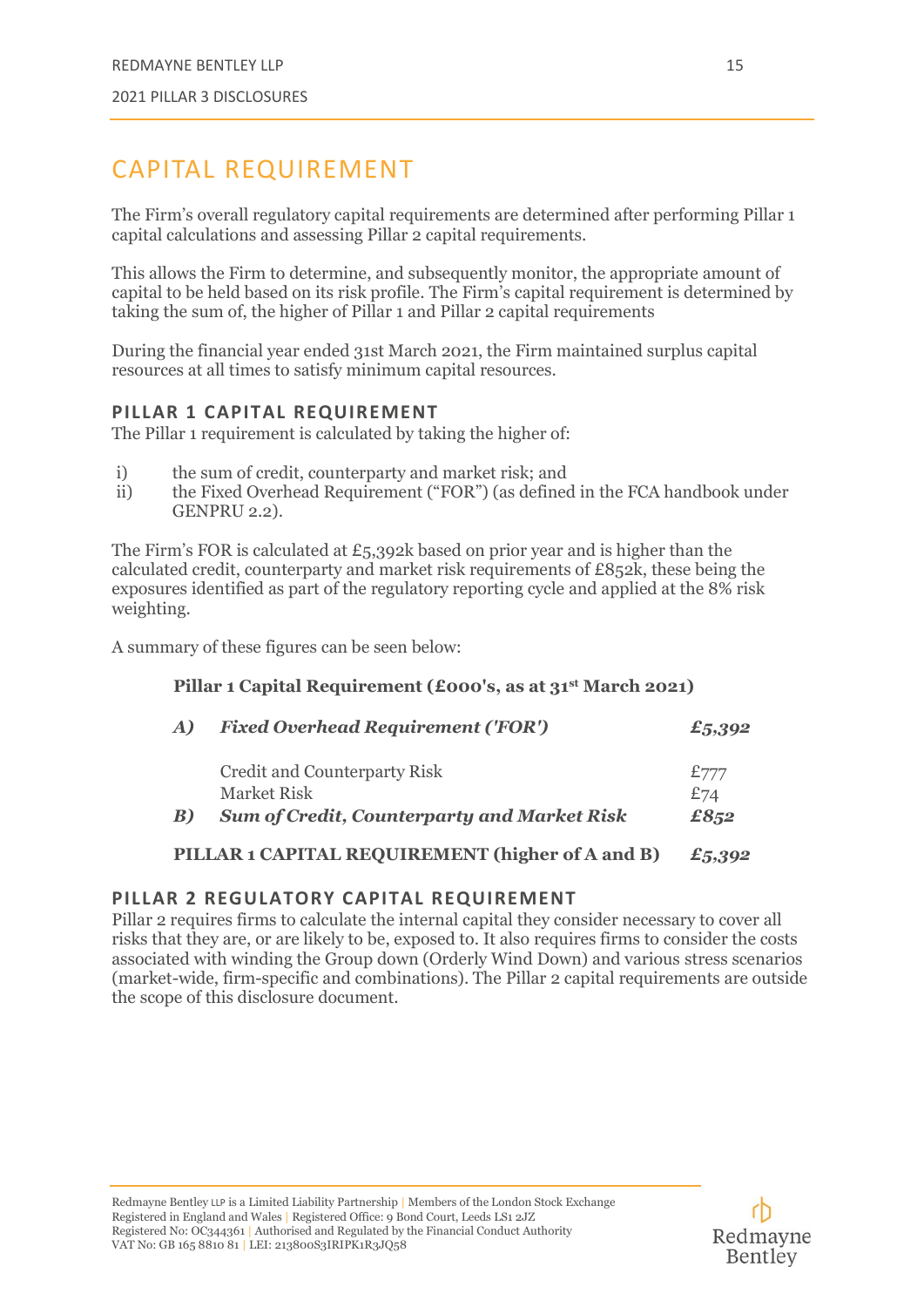## **CAPITAL RATIOS**

As per CRR Article 92, the Firm must at all times satisfy the following own fund requirements:

- Common Equity Tier 1 capital ratio of 4.5%
- Tier 1 capital ratio of 6%
- Total capital ratio of 8%

These ratios are applied to the total risk exposure amount<sub>1</sub>, being £67.4m for the Firm. As at 31st March 2021, the Firm's total capital ratio was over the minimum requirement at 18.%. Further details are shown below.

## **Total Capital Ratio (£000's, as at 31st March 2020)**

|              | <b>Total Capital Ratio (i/ii)</b> | <b>20%</b> |
|--------------|-----------------------------------|------------|
| ii)          | <b>Total Risk Exposure Amount</b> | £67,401    |
| $\mathbf{i}$ | Own Funds                         | £13,324    |

<sup>1</sup> Total Risk Exposure is taken from the March 2021 COREP return. This number reflects the Fixed Overhead Requirement, the Credit, Counterparty, Market Risks.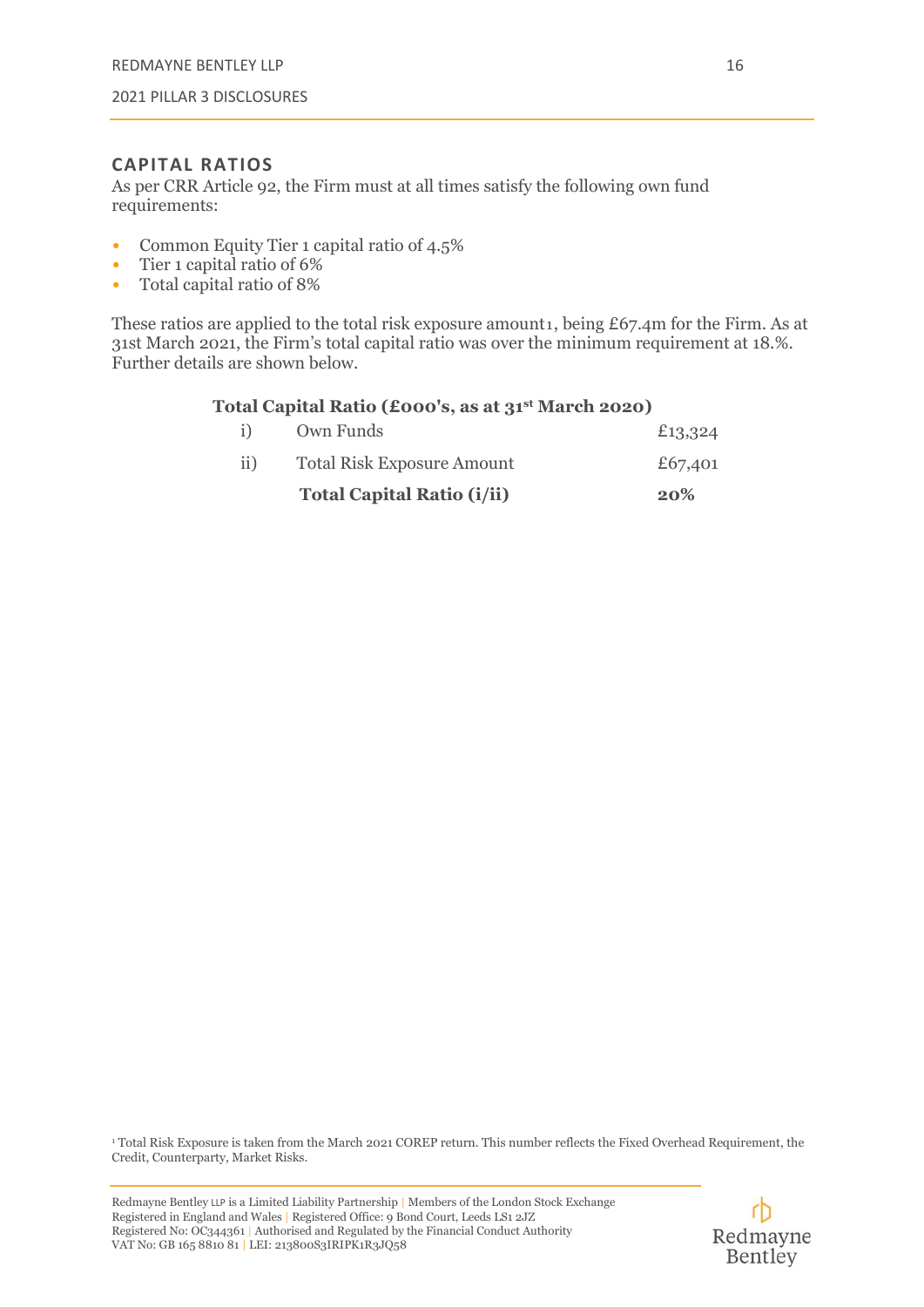# CREDIT RISK

The Firm's credit risk is defined as the risk of loss if a client or counterparty defaults on their payment obligations in a transaction.

The Firm does not offer formally agreed credit facilities to clients. However, the Firm is exposed to counterparty failures and potential client late payment and/or settlement. To mitigate this risk, the Firm establishes clear limits for both client and firm money placed and maintained with authorised institutions, which is documented in a formal policy.

The Firm only transacts with counterparties authorised by the FCA (or an overseas equivalent regulatory body) and monitors the creditworthiness of these counterparties on a daily basis with action taken where a significant fall in credit rating is identified.

Front Office employees, overseen by Senior Management, take control of the initial credit checks and subsequent reviews of clients; this sets the level of collateral that the Firm requires. The Accounts Manager monitors overdue accounts and recommends mitigating action and recovery, in discussion with the Director of. Several Director receive a daily report on outstanding debts and challenge Executives and the Credit Controllers for action where necessary.

It has been concluded that client credit risk is adequately covered by the existing Balance Sheet bad debt provision.

Further to the above, the Firm has concluded that Pillar 1 credit risk, excluding counterparties, is calculated solely on the balances held on the balance sheet. This capital requirement for credit risk represents the minimum level of regulatory capital resources a financial organisation must set aside in order to cover the potential impact of credit risks crystallising.

Breakdowns of the calculation and exposure classes are shown below.

| <b>Regulatory Capital</b><br><b>Requirement (£000's)</b>                                                                                                              | <b>Bal'Sheet</b>                                                       | Adj'                                | <b>Net</b>                                             | <b>Risk</b><br><b>Weighting</b>                      | <b>RWA</b>                                                        | 8% Cap<br>Req'                                            |
|-----------------------------------------------------------------------------------------------------------------------------------------------------------------------|------------------------------------------------------------------------|-------------------------------------|--------------------------------------------------------|------------------------------------------------------|-------------------------------------------------------------------|-----------------------------------------------------------|
| Tangible Assets<br><b>Intangible Assets</b><br>Investments<br>Investments w/sig Control<br>Trade and Other Debtors<br>Deferred Tax Asset<br>Cash and Cash equivalents | £474<br>£2,840<br>£2,450<br>£8<br>£43,321<br>£76<br>£14,566<br>£63,735 | (E2, 840)<br>£o<br>£ο<br>(E39, 651) | £474<br>£o<br>£2,450<br>£8<br>£3,669<br>£76<br>£14,566 | 100%<br>$0\%$<br>100%<br>250%<br>100%<br>250%<br>20% | £474<br>£o<br>£2,450<br>£20<br>£3,669<br>£190<br>£2,913<br>£9,716 | £38<br>£o<br>£196<br>$E_2$<br>£294<br>£15<br>£233<br>£777 |
| Counterparty Credit Risk                                                                                                                                              |                                                                        |                                     |                                                        |                                                      | £929                                                              | £74                                                       |
| <b>Total Credit Risk Capital Requirement</b>                                                                                                                          |                                                                        |                                     |                                                        | £852                                                 |                                                                   |                                                           |

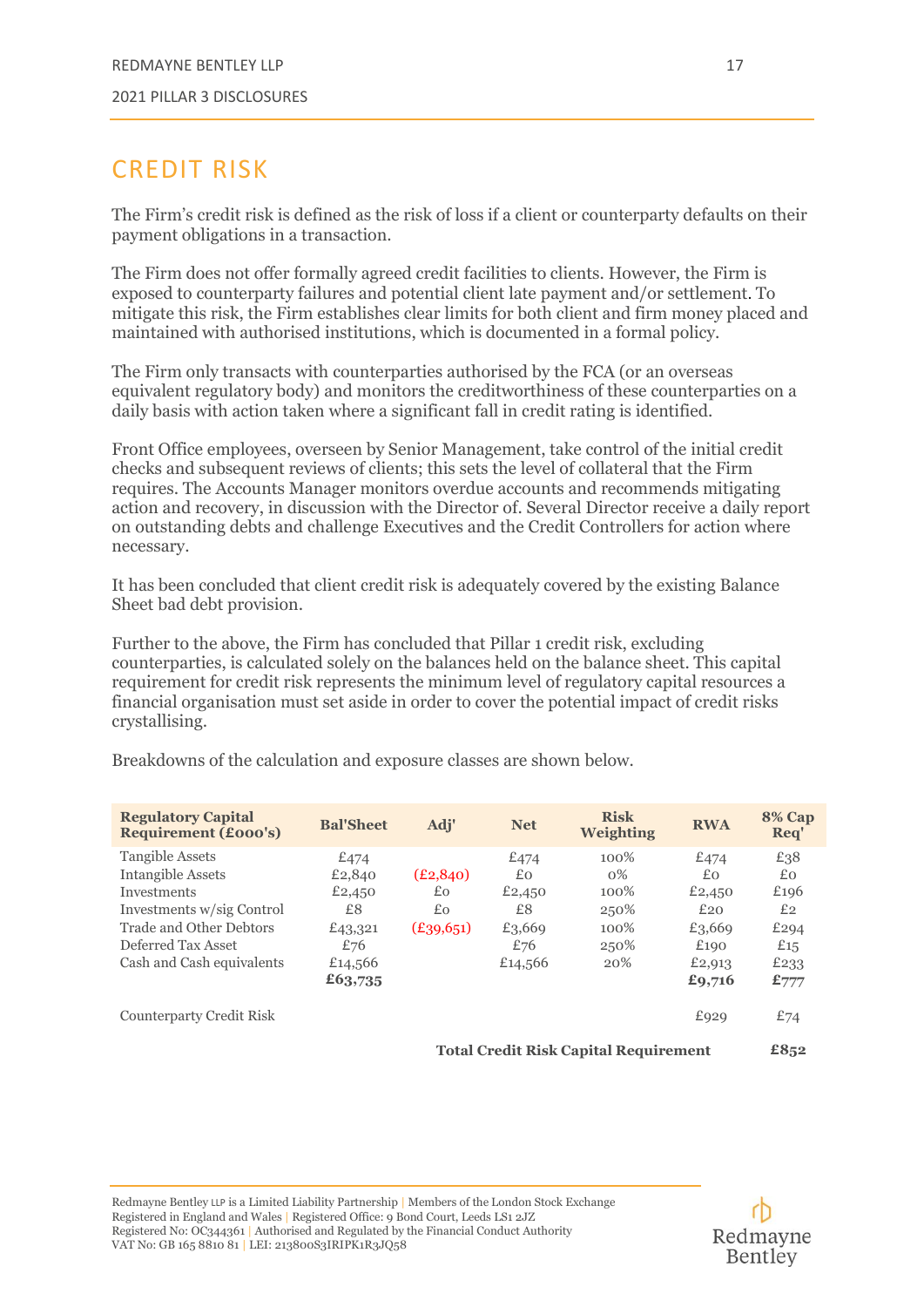| <b>Credit Risk Exposure Classes</b><br>(£000's) | <b>Balance</b>                               | Adj'       | <b>Net</b> | <b>Risk</b><br><b>Weighting</b> | <b>Cap Req'</b> |
|-------------------------------------------------|----------------------------------------------|------------|------------|---------------------------------|-----------------|
| Institutions                                    | £14,566                                      | £о         | £14,566    | 2%                              | £233            |
| Equity                                          | £2,458                                       | £о         | £2,458     | 8%                              | £198            |
| Other items                                     | £46,711                                      | (E42, 492) | £4,219     | 8%                              | £347<br>£777    |
| Counterparty Credit Risk                        |                                              |            | £929       | 8%                              | £74             |
|                                                 | <b>Total Credit Risk Capital Requirement</b> | £8,52      |            |                                 |                 |

## **COUNTERPARTY CREDIT RISK (BANKING)**

Counterparty credit risk refers to the risk associated to a counterparty, that being a party engaged with for trading purposes. The largest counterparty risks, therefore, relate to custodians and banking institutions, with the latter posing the largest potential impact in the event of a counterparty default.

Banking relationships are for two purposes: First, for the Firm's cash, that being required to operate the business which is assessed in the credit risk section. Second, for client cash, where far larger balances are held with banks on the Firm's client's behalf.

Client money policies is operated and maintained by the CASS committee which determines which institutions can be used based primarily on credit rating and geographical location. It also determines the diversification requirements of the Firm to ensure that client money is deposited amongst a number of institutions to mitigate concentration risk

The Firm has a Treasury Management function, a CASS Committee and Executive Board and Main Boards who all review the Firm's client money balance, via a monthly report. This includes, amongst other things, the latest balances and credit ratings, allowing action to be taken swiftly were the Firm's policy breached.

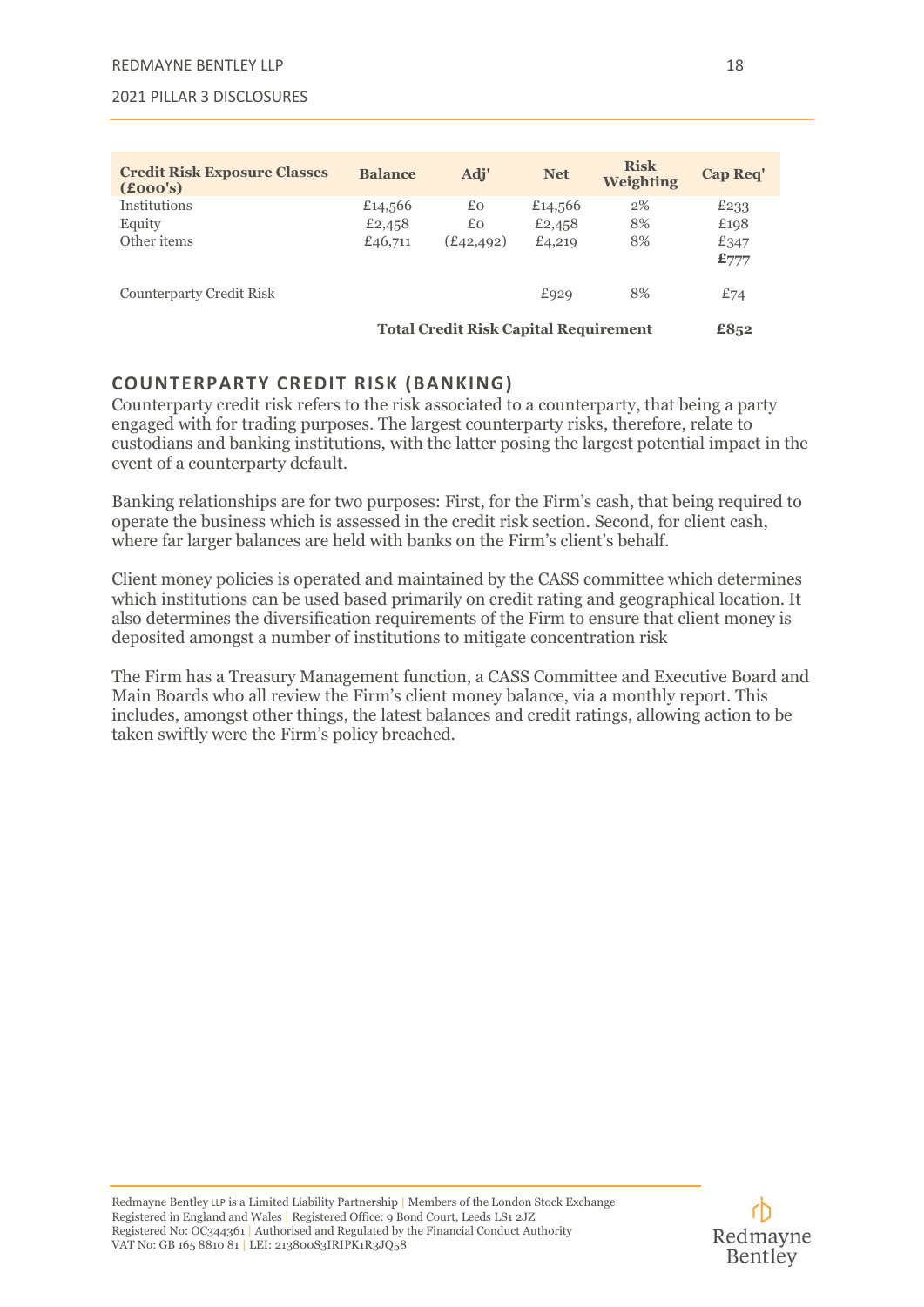## **TRADE AND OTHER RECEIVABLES**

Trade receivables result from various services provided, including investment management services. In addition, these receivables may include client overdue positions which may be recoverable from the originating stockbroker or investment manager. The credit risk is that the debtor may default on the payment owed to the Firm.

When the Firm's debtors fall overdue, they are classified as past due and reviewed for any signs of impairment. Bad debt levels are historically very low due to the ability to offset client debts against their client account, the sale of other holdings to cover any debts arising and charging overdue amounts on to the stockbroker or investment manager.

Outstanding debts are monitored daily by investment managers, stockbrokers and the Finance function. Discussions are held to determine the recoverability of the debt. If necessary, the outstanding debt is escalated to management.

The levels of other debtors, such as accrued fee income, are reviewed monthly by the Finance department as part of the management accounts process. Income expectations are calculated using current market prices and fee rates set on client portfolios. There are no bad debts to write off for accrued income as expectations are adjusted on a monthly basis.

### **DEFERRED TAX**

Under the IFPRU rules, deferred tax assets are deducted from capital resources in full when the asset is dependent on future profitability. Accordingly, £76,000 has been deducted in full.

### **OTHER ASSETS**

Although other balance sheet assets do not have a "counterparty credit" as such, there is a future potential risk that the value of these balances would have to be written down (e.g., non- recoverability of the asset or obsolescence of fixed assets), which would in turn lead to a charge to the P&L reserve and hence a reduction in regulatory capital resources.

This risk is covered by the Pillar 1 credit risk capital requirement attached to these items and, therefore, the Firm does not consider these could lead to a material future loss.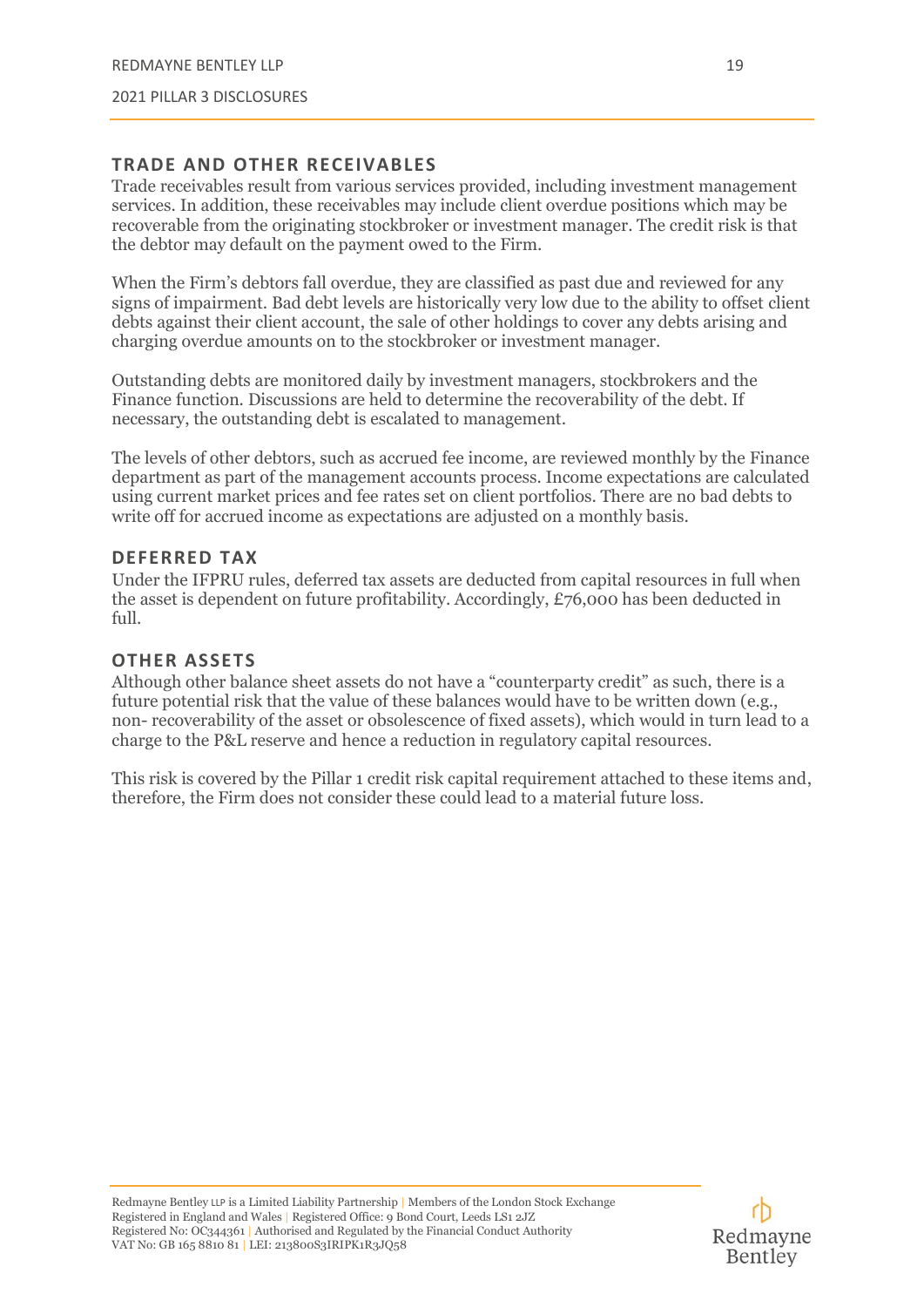## MARKET RISK

The Firm's Market Risk is defined as the impact on the Firm's revenue or assets due to fluctuations in stock markets, interest rates or exchange rates

The Firm's exposure to Market Risk in relation its own funds is limited, with only one notable asset affected by exchange rate movements (this is adjusted and removed from the CET1 calculation and so has no impact).

The Firm maintains low levels of currency exposures, with foreign currency balances offset by client money requirements in those currencies, so the risk of adverse currency movements for settlement of non-GBP trades on behalf of clients is not borne by the Firm. However, for operational benefits, the Firm maintains some foreign currency balances but as such low levels it is immaterial to the capital or liquidity requirements of the Firm.

### **INTEREST RATE RISK**

As per BIPRU 2.3, the Firm modelled both a 200 basis points increase in base rate and a 200-point reduction in base rate for the purpose of the ICAAP. The Firm does not hold liquid assets with the intention of trading for itself and/or hedging against another part of the trading book. The Firm has not placed a capital requirement on the movements as they have no effect on existing assets, although they would impact on future profits as the Firm does hold significant balances of client money deposits which are placed with a number of banking institutions and from which the Firm generates some interest.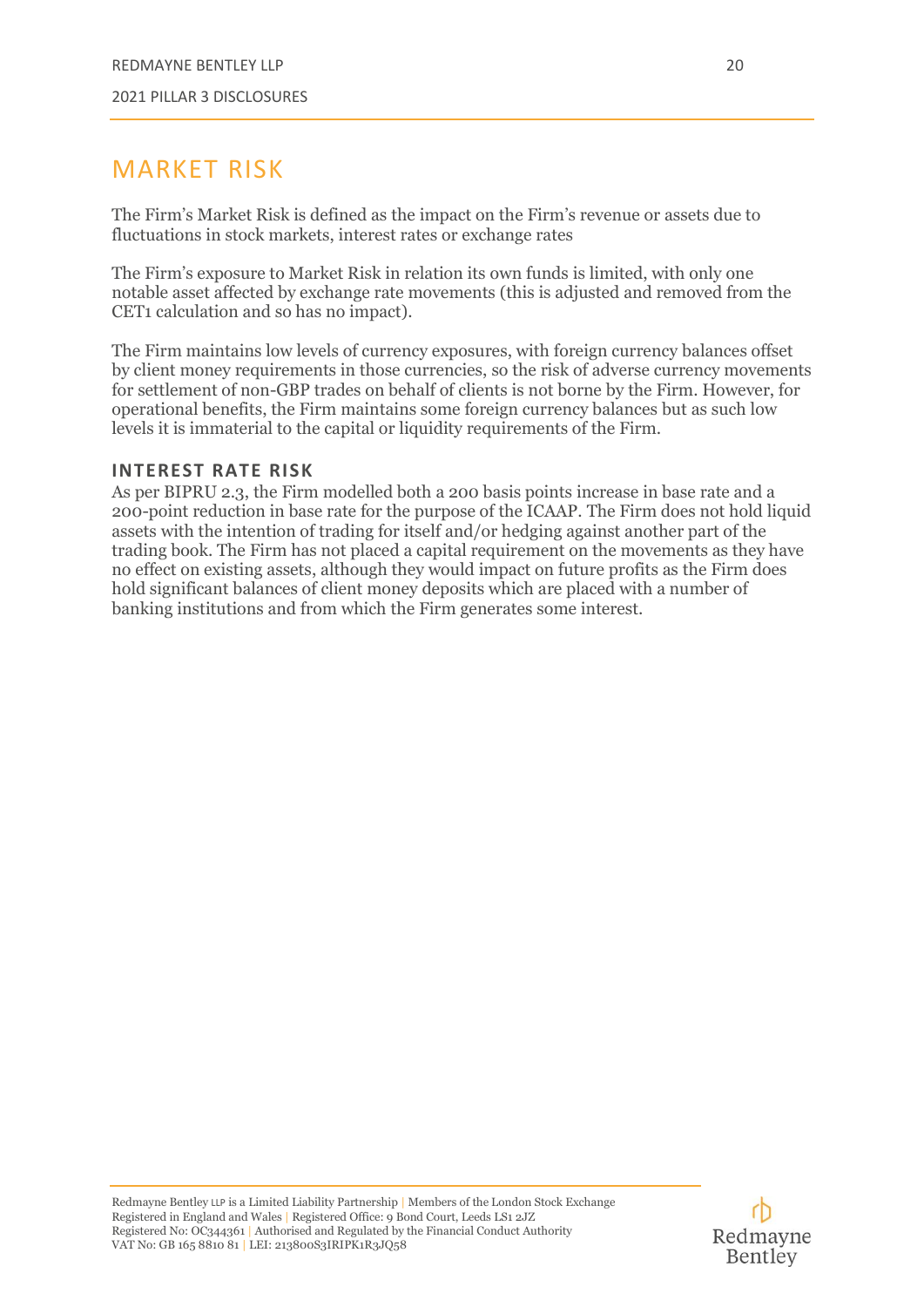As required under FCA rules, the Firm maintains an ICAAP, which includes performing a range of stress tests to determine the appropriate level of regulatory capital and liquidity that the Firm needs to hold to provide reasonable assurance that it is sufficiently capitalised to withstand the material risks to which it is exposed. The current basis of calculation of capital requirement has been adopted in the stress tests.

The 2021 ICAAP report was reviewed by the Risk Oversight Committee and was approved by the Main Board at its meeting held in September 2021.

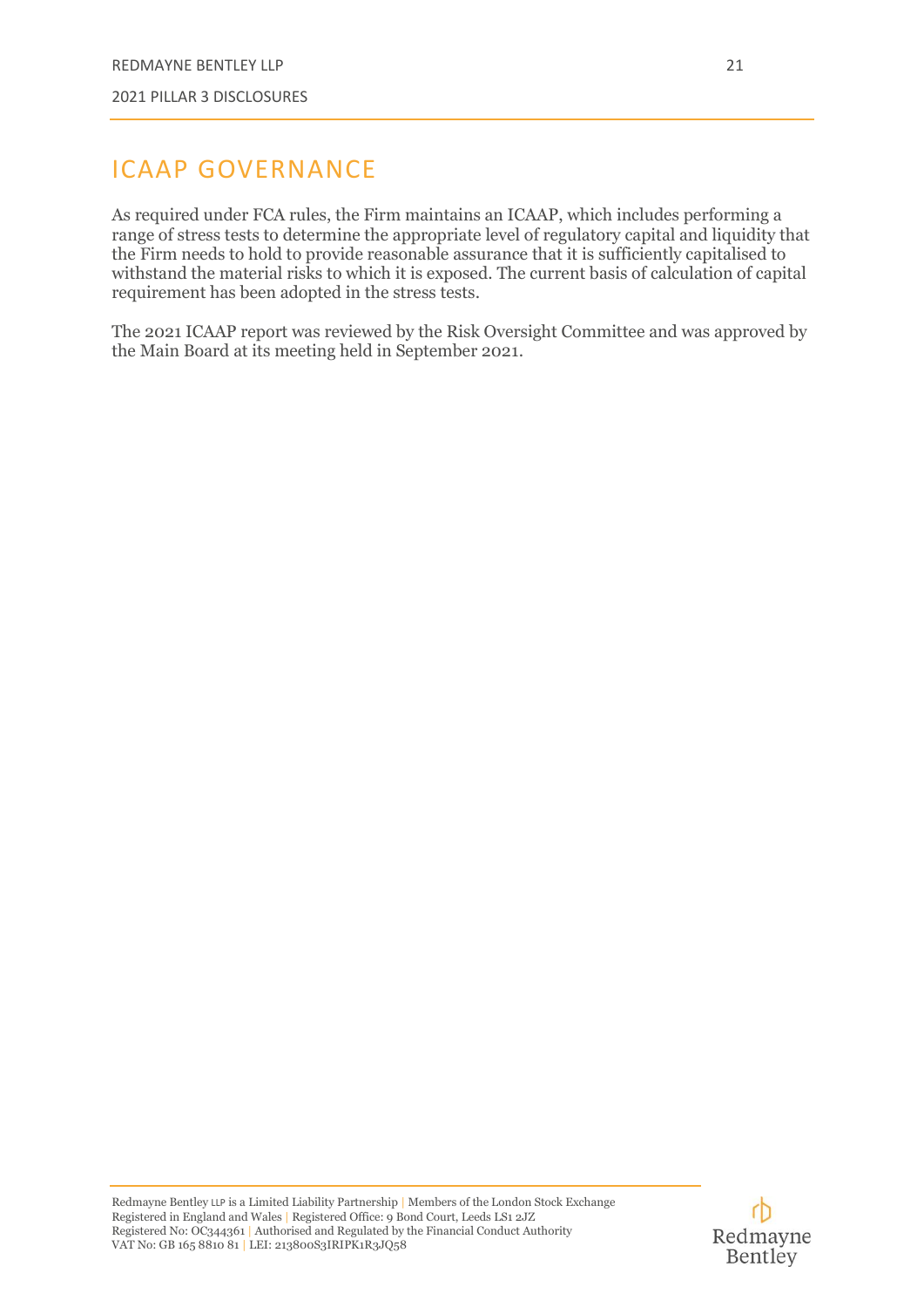# REMUNERATION POLICY

As the Firm is regulated by the Financial Conduct Authority (FCA), it is subject to the FCA Remuneration Code. The obligations under the code are proportionate to the size, nature, scope and complexity of a firm as a firm with limited activity has been categorised as Level 3.

Level 3 firms can dis-apply the requirement:

- to establish a remuneration committee
- for variable remuneration to be paid partly in shares
- to defer variable remuneration
- for performance adjustments
- on leverage (ratios between fixed and variable remuneration); and on multi-year frameworks for remuneration

The Firm reviews the Remuneration Policy annually as part of governance arrangements. The following are the key elements of its approach to ensuring that it meets good governance principles and to ensure that any potential conflicts of interest which could arise from remuneration schemes are minimised.

- Although not strictly under level 3, the Firm does have a Remuneration, Nominations and Governance Committee which is responsible for ensuring there is a greater alignment between risk and individual reward to discourage excessive risk taking and to deliver the objective of the Remuneration Policy. The committee reports to the Main Board. The policies are reviewed annually or if there is a significant change to the business requiring an update to its internal capital adequacy assessment.
- Salaries are reviewed by reference to salary bands which are updated through regular job evaluation. Recommendations on salary reviews above 25% are made by Directors and considered by the Remuneration Committee. The Firm's remuneration arrangements represent a combination of fixed salaries and variable remuneration including bonus payments, commission and shares of management fees. The process is designed to align the interest of the Firm and its employees with those of its clients and other stakeholders to ensure the Firm's long-term profitability.
- Bonus payments to employees are made on a fully discretionary basis, determined by a fixed formula linked directly to the overall profits of the Firm each half year and based on performance against core competencies. Commission and fee shares are also based on a pre-determined formula.
- Franchisees and their associates are rewarded by a fixed rate share of revenue with no target thresholds. These are agreed contractually.